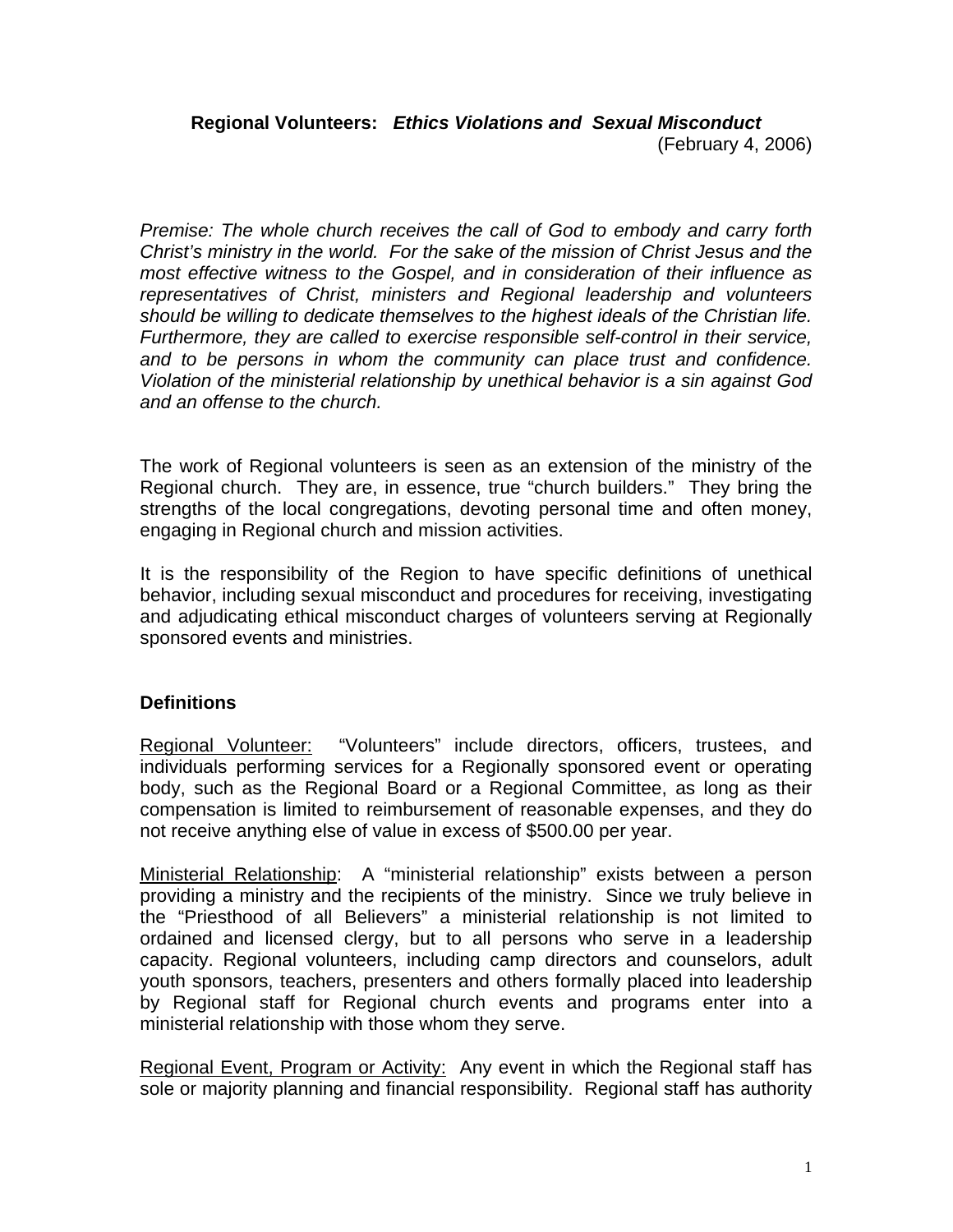over who serves as a Regional volunteer at these events, and all Regional volunteer guidelines and policies apply.

**Ethics Violation:** All Regional volunteers enter into a covenantal agreement of high standards of moral and ethical behavior, including but not limited to, expectations agreed to on the Volunteer Code of Ethics. Any behavior in contradiction to this agreement, either directly or indirectly, overtly or covertly, may be considered a violation.

Sexualized Behavior: "Sexualized Behavior" encompasses a broad spectrum, or continuum, of behavior which may include, for example, speech, correspondence, gestures and humor, as well as physical contact. Many behaviors which might be acceptable in other social contexts are inappropriate to any ministerial relationship. Likewise, behaviors which may be innocent in themselves (such as hugging) may be sexualized by intensity, duration, and so forth.

Sexual Misconduct: Types of sexual misconduct may include—but are not limited to:.

- 1. A sexual relationship between a Regional volunteer and a person with whom he/she is in a ministerial relationship.
- 2. Rape, or touching by force, threat, or intimidation.
- 3. Any other type of sexual conduct which is injurious to the physical or emotional health of another.
- 4. Sexual harassment which includes but may not be limited to: making unsolicited advances, suggestive correspondence or emails, requesting sexual favors, inducing a person into a sexual relationship, giving unwanted sexual attention to a person (or ANY sexual attention to a minor), punishing a refusal to comply with sexual demands, or engaging in sexual behavior with minors. This may involve a wide range of behavior from verbal innuendo, subtle suggestions and inappropriate sexual jokes and remarks to overt demands and physical abuse.

Other Unethical Behaviors: May include—but are not limited to:

- 1. Violation of confidentiality except as required by law.
- 2. Unauthorized use of Regional funds.
- 3. Abuse of alcohol or drugs.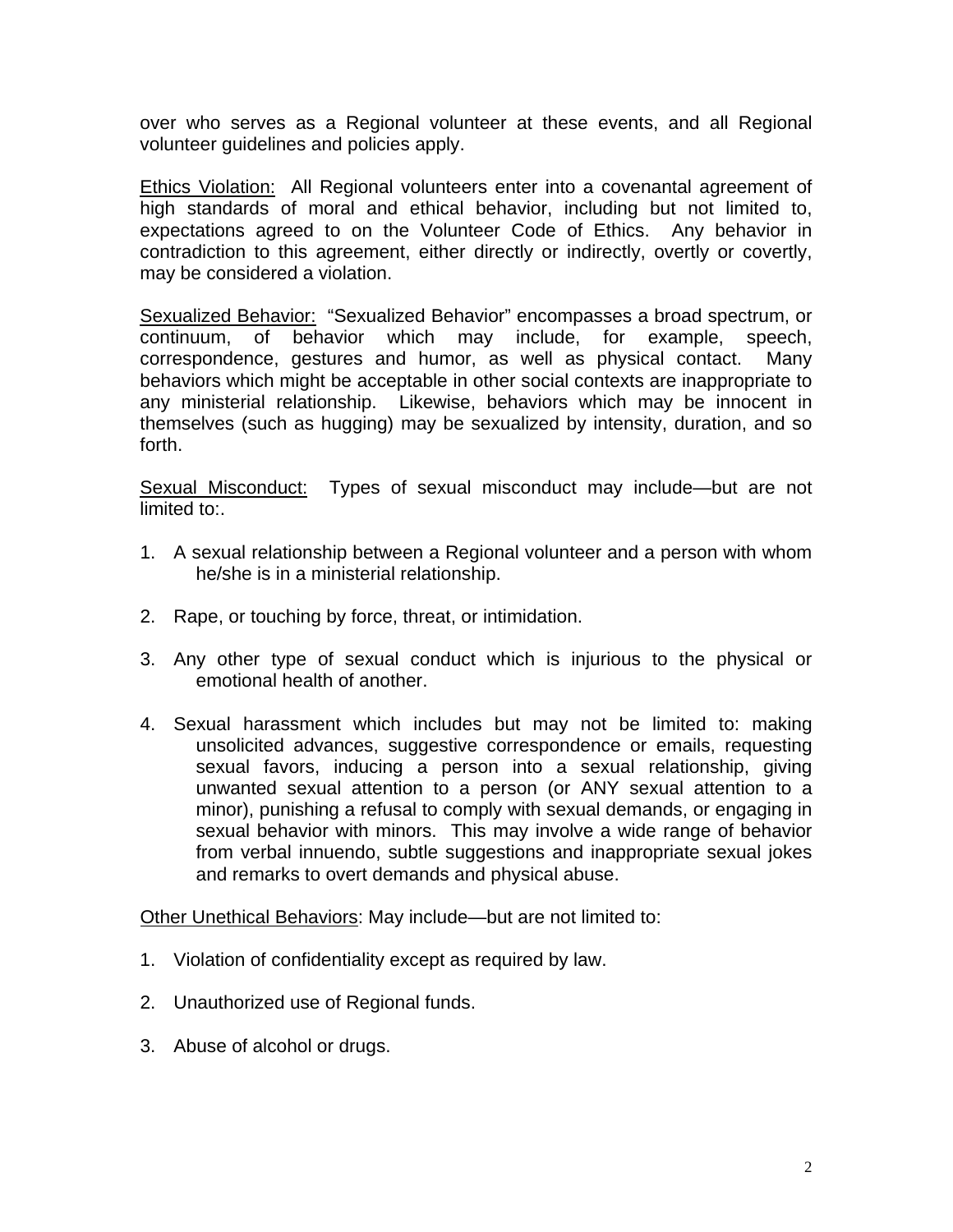- 4. Flagrant, repeated, or serious violations of the Regional Volunteer Code of Ethics or appropriate Covenant.
- 5. Failure to be truthful in information provided to the Region.

## **Principles of Procedure**

- 1. All claims of Regional Volunteer ethical misconduct will be taken seriously by the Christian Church (Disciples of Christ) of Northern California-Nevada. When received in a signed, written format, such claims will be responded to as quickly as possible by the Regional Minister(s) and relevant Regional staff and Committee Chair (e.g. a camp counselor complaint would be reviewed by the Regional Minister, Regional Program Assistant for Camps and Chair of the Outdoor Ministries Committee). It is recognized that in some cases the complainant may not be the victim of the alleged misconduct. However, it is the right of anyone affected by the conduct and who may therefore be a secondary victim, including parents, congregational or Regional church officials, to bring forth a complaint.
- 2. Ordinary Initial Process in Sexual Misconduct or Other Flagrant Ethical Violations:
	- a. Upon the receipt of such a signed, written complaint by the Regional Church office, the Chair of the relevant committee in conjunction with the Regional Minister(s) and appropriate staff will make an initial review of the allegation.
	- b. That initial review shall include appointment by the Chair and Regional Minister(s) of a 2-3 person response team (one of whom to be designated as the leader) to meet with the complainant. No member of the Response team shall be a member of the relevant committee or regional staff.
	- c. The Response Team will meet with the complainant in a timely fashion and to offer support and to hear further the nature of the complaint and to be a resource concerning the process. The Response Team will not attempt to evaluate the merits of the complaint.
	- d. The confidential written results of such an interview will be forwarded as quickly as possible by the response team leader to the Chair and Regional Minister(s)/staff.
	- e. If the Regional Minister(s)/staff and Chair (or designee) determine that the complaint warrants action, they will advise the accused of the complaint, giving him/her a copy of the complaint and a copy of the Regional Volunteer Code of Ethics. The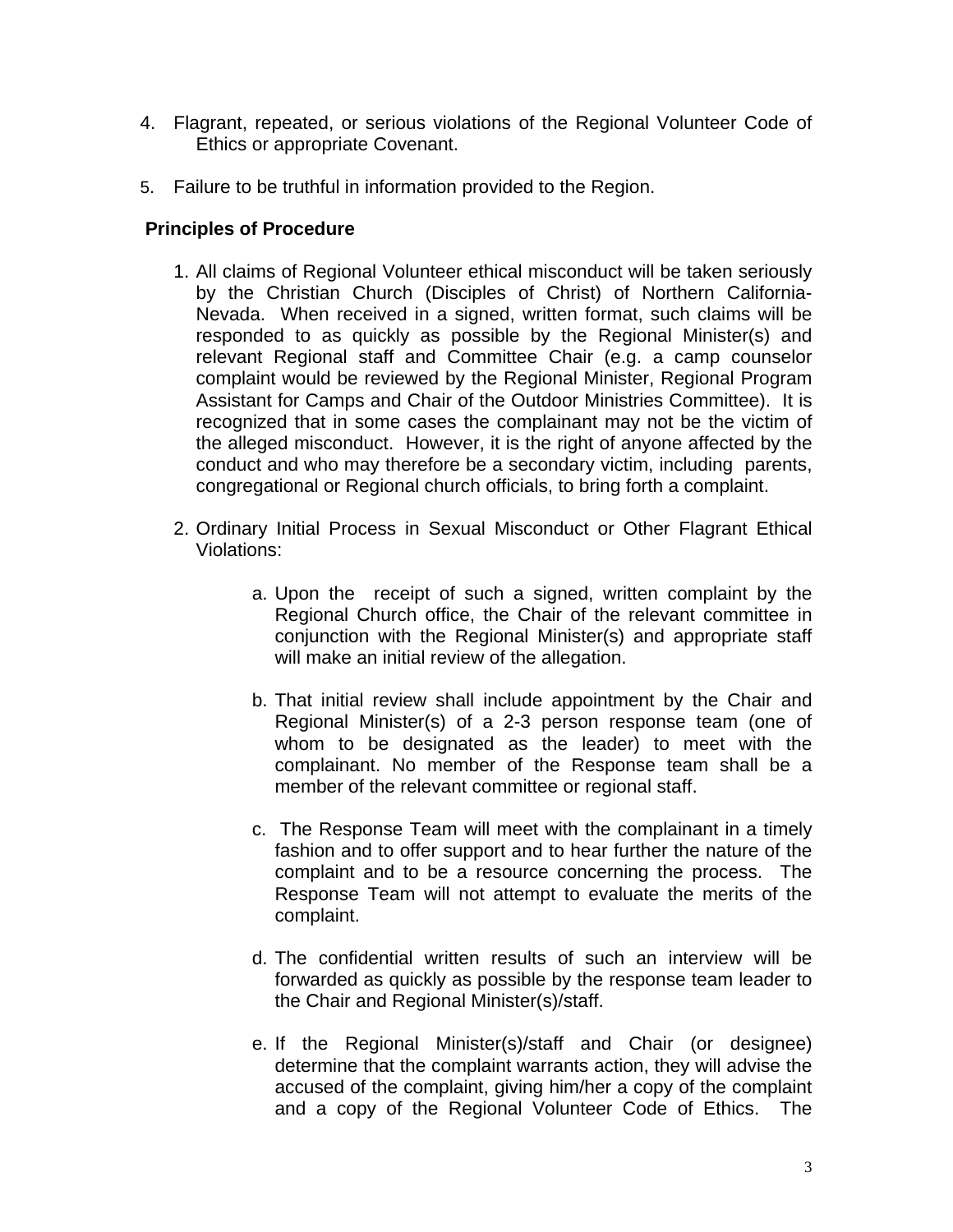accused will be given the opportunity to meet with the same Response Team and will be invited to submit a written, signed response which can be shared with the complainant. The accused will be instructed to have no direct contact with the complainant during this process. The accused and complainant will also be offered the appointment of a support person by the Regional Minister(s).

- f. Throughout this process, concern and care for the welfare of the complainant and the accused will be exhibited, and steps will be taken to protect the community involved and other potential victims, as possible within the scope of the Region's authority and in keeping with confidentiality. Where such reporting is required by law, suspected violations of the law will be reported to civil authorities. The innocence of the accused in regard to the allegations will be presumed until unethical conduct is admitted or sustained.
- g. By mutual agreement of complainant, accused, Chair and Regional Minister(s/staff) the above process (a through e) may be modified by mutual agreement if and where appropriate to the nature of the complaint.
- h. At the conclusion of the initial review, if the Chair (or designee) and Regional Minister(s)/staff can resolve the complaint with satisfaction to all parties involved, then the matter will be considered closed and a report of the process and its disposition will be retained by the Regional Minister(s)/staff for the protection of all parties
- i. Upon counsel with the Regional Minister(s)staff, if deemed appropriate and necessary, the Chair will seek appropriate ways to involve the local pastor(s) of those affected by the complaint and decision, recognizing the complexity and sensitivity of the issues involved.
- 3. Further Process: If, after the initial review is completed, the complaint cannot be resolved to the satisfaction of all parties, either a relevant standing committee or one appointed by the Chair and Regional Minister(s) shall provide further inquiry as follows:

The accused and complainant will be invited to appear before the committee, although not necessarily at the same time. The Chair will also invite the Regional Minister(s)/staff to attend and participate in the inquiry. The Chair will also seek to have any further written information that he/she deems helpful to the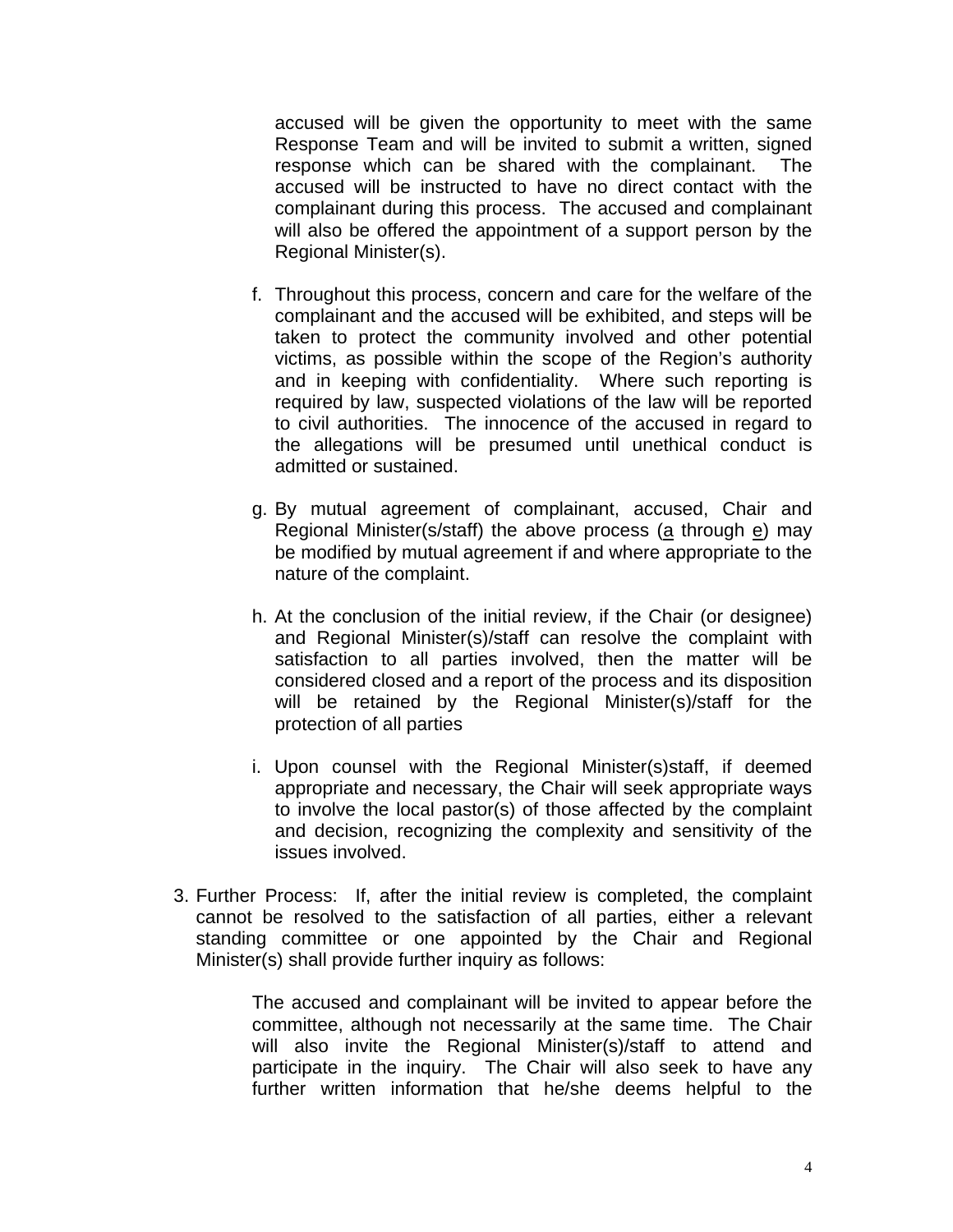Committee. Any written information to be reviewed by the Committee — except that which is deemed confidential by its writer, including reports from the initial response team — will be made available to the accused. It is understood that the inquiry is not a legal proceeding. While the accused and complainant may bring support person(s) to the inquiry (with the permission of the Chair or Regional Minister) legal counsel shall not participate in the inquiry or meetings.

- 4. During or at the conclusion of such an inquiry, if the Committee sustains the complaint, it may take a variety of actions including one or more of the following:
	- a. Continuing with further inquiry.
	- b. Reprimanding the accused and taking action, such as:

 1) Suspending eligibility for serving as a Regional volunteer for a stated period. The eligibility may be reviewed and reevaluated by the Committee at the end of that time.

 2) Restricting the volunteer eligibility and involvement of the accused in Regionally sponsored events.

 3) Revoking eligibility for all current and future services as a Regional volunteer, with no intention of entertaining any reapplication.

- c. Recommending counseling (may be required to reinstate eligibility).
- d. Other appropriate sanctions.
- e. Informing selected parties, such as local pastors, congregations or relevant Regional bodies (and ecumenical judicatories, if applicable) of actions taken.
- f. Making necessary reports for legal and/or insurance reasons.
- 5. In the event that a Regional volunteer accused of ethical misconduct resigns his/her voluntary position or refuses to make him/herself available to the Committee at any stage of the processes outlined in this section, the Committee may take any action it deems appropriate in the absence of the accused's participation.

## **Appeal**

An appeal of any decision or action taken by the Committee and Regional Minister(s) must be made in writing and signed, and submitted within one year of the decision or action taken. The appeal will be submitted to the Executive Committee of the Regional Board and considered under the policies and procedures of appeal as outlined in the Order of Ministry Policies, Section VII, 6. A-J, modified to apply to Regional Volunteers.